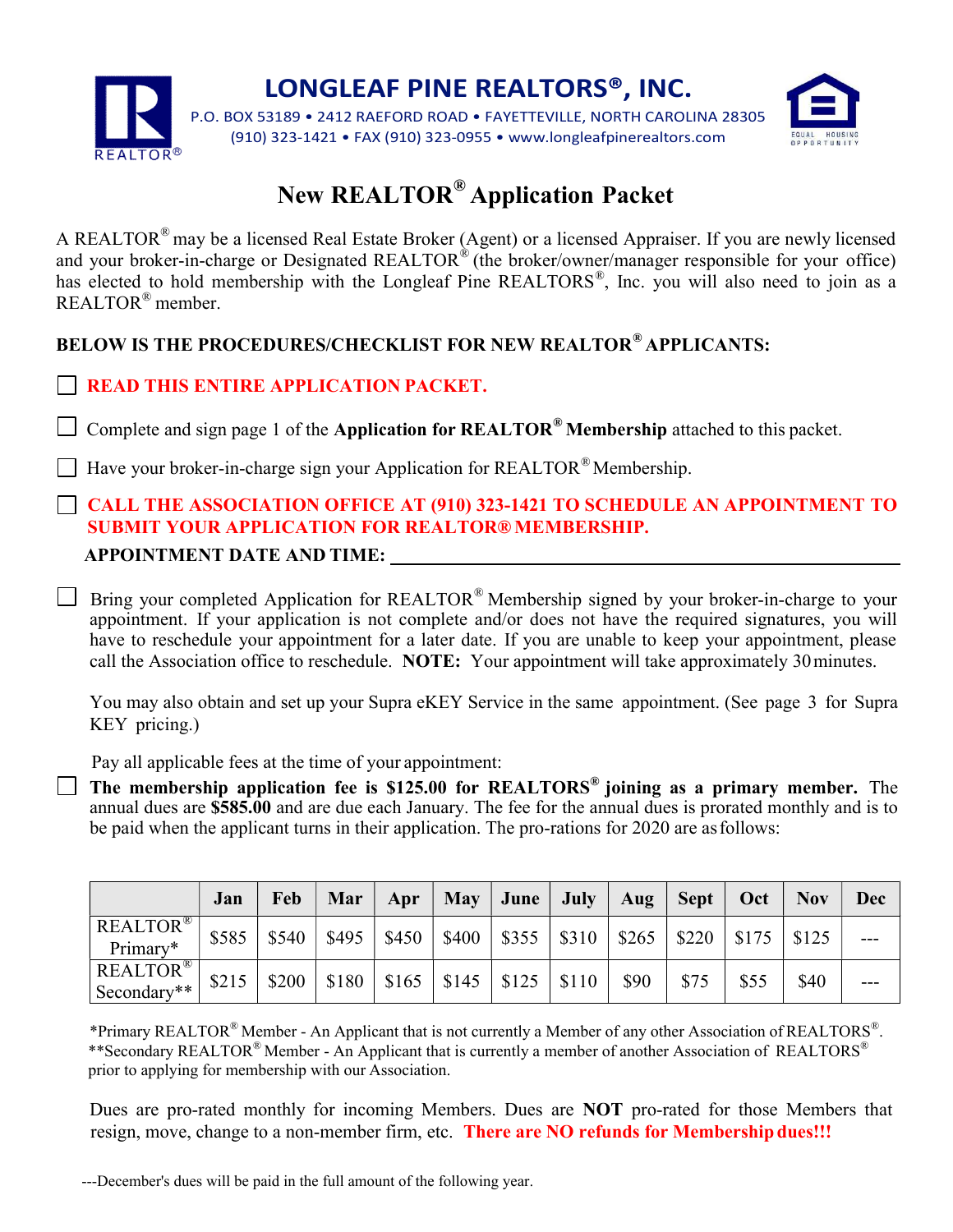#### TO JOIN MLS:

You will automatically be signed up for the MLS and given your user id and password at the time of your appointment. You must have an active Brokers license or Appraisers license to join MLS. The MLS Service Fee is \$60.00 per month. Each new listing is \$10.00. Your MLS Service Fee will be billed to your broker-in-charge or Designated REALTOR®. In most instances, you are responsible to pay them and they will pay us.

USER ID: PASSWORD:

| Attend the Indoctrination/Orientation Course.

#### NEXT COURSE DATE AND TIME:

#### ABOUT THE INDOCTRINATION/ORIENTATION COURSE:

The Indoctrination/Orientation Course is a four-and-a-half-hour mandatory class that all new applicants to the Longleaf Pine REALTORS®, Inc. are required to take before being approved for REALTOR® membership. If you are a new applicant and have never been a member of the Longleaf Pine REALTORS<sup>®</sup>, Inc. you will need to attend this course. It educates you on the Longleaf Pine REALTORS®, Inc. Bylaws, MLS Rules and Regulations, and the Code of Ethics. The course satisfies the National Association of REALTORS® requirement of a Code of Ethics class to be taken once every four-year cycle.

The Indoctrination/Orientation Course is offered every other month. New Applicants are automatically scheduled for the course when they turn in their application and will receive a letter from the Association about two weeks prior to the course. They are required to attend the Indoctrination/Orientation Course before they can be inducted into the Longleaf Pine REALTORS $^{\circ\circ}$ , Inc.

Read and note the following:

By submitting your application, you are authorizing the Membership Committee to investigate your business practice, credit standing, and any further investigation deemed necessary.

After your application is submitted, your name is presented to the General Membership in the monthly online newsletter. Association Members may submit any opposition to the Association Office in writing. If there is no opposition, your name will be presented to the Officers and Directors forapproval.

Processing of your application can take up to 60 days. After attending the Indoctrination/Orientation Course and approval of your application by the Officers and Directors, you will be inducted at the next Association Meeting (the monthly luncheon).

After you are inducted into the Association, you will receive your REALTOR® Packet. This packet will contain your REALTOR® Certificate, your REALTOR® pin, and your NRDS (National REALTOR® Database System) number. Once you have your NRDS number, you will be granted access to the NCR Standard Forms and all NCR REALTOR® Partner Benefits.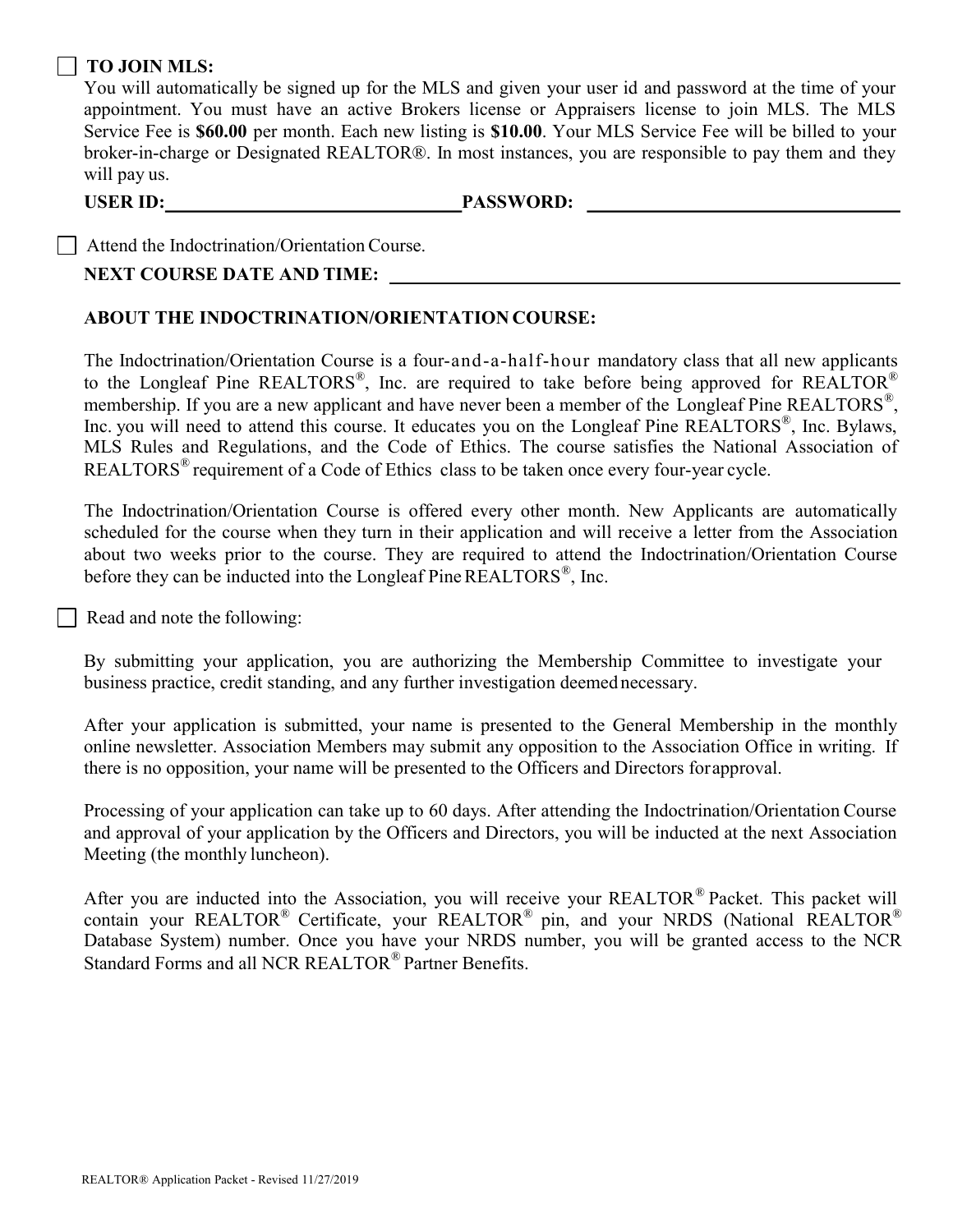

**LONGLEAF PINE REALTORS®, INC.**

P.O. BOX 53189 • 2412 RAEFORD ROAD • FAYETTEVILLE, NORTH CAROLINA 28305 (910) 323-1421 • FAX (910) 323-0955 • www.longleafpinerealtors.com





To serve you more effectively, please call the Association office at (910) 323-1421 to schedule an appointment to get your Supra KEY. Please note that your appointment will take about 30 minutes.

#### **eKEY:**

Using eKEY software turns your smartphone into a lockbox key. You may use your BlackBerry, iPhone, or Android powered phone. The eKEY fee is billed around the 23rd of each month by debit or credit card only. The Activation Fee must be paid for during your initial setup appointment.

| <b>Start Date</b> | <b>End Date</b> | <b>Service Type</b> | <b>Monthly</b><br><b>Service Fee</b> | <b>Service</b> Fee Activation<br>with Tax | Fee   |
|-------------------|-----------------|---------------------|--------------------------------------|-------------------------------------------|-------|
| 06/23/20          | 07/23/21        | <b>Basic</b>        | 16.01                                | 17.13                                     | 50.00 |
| 06/23/20          | 07/23/21        | Professional        | 26.20                                | 28.03                                     | 50.00 |

#### **KEYBOXES:**

You may purchase a Supra BT iBox from the Association for \$110.00.